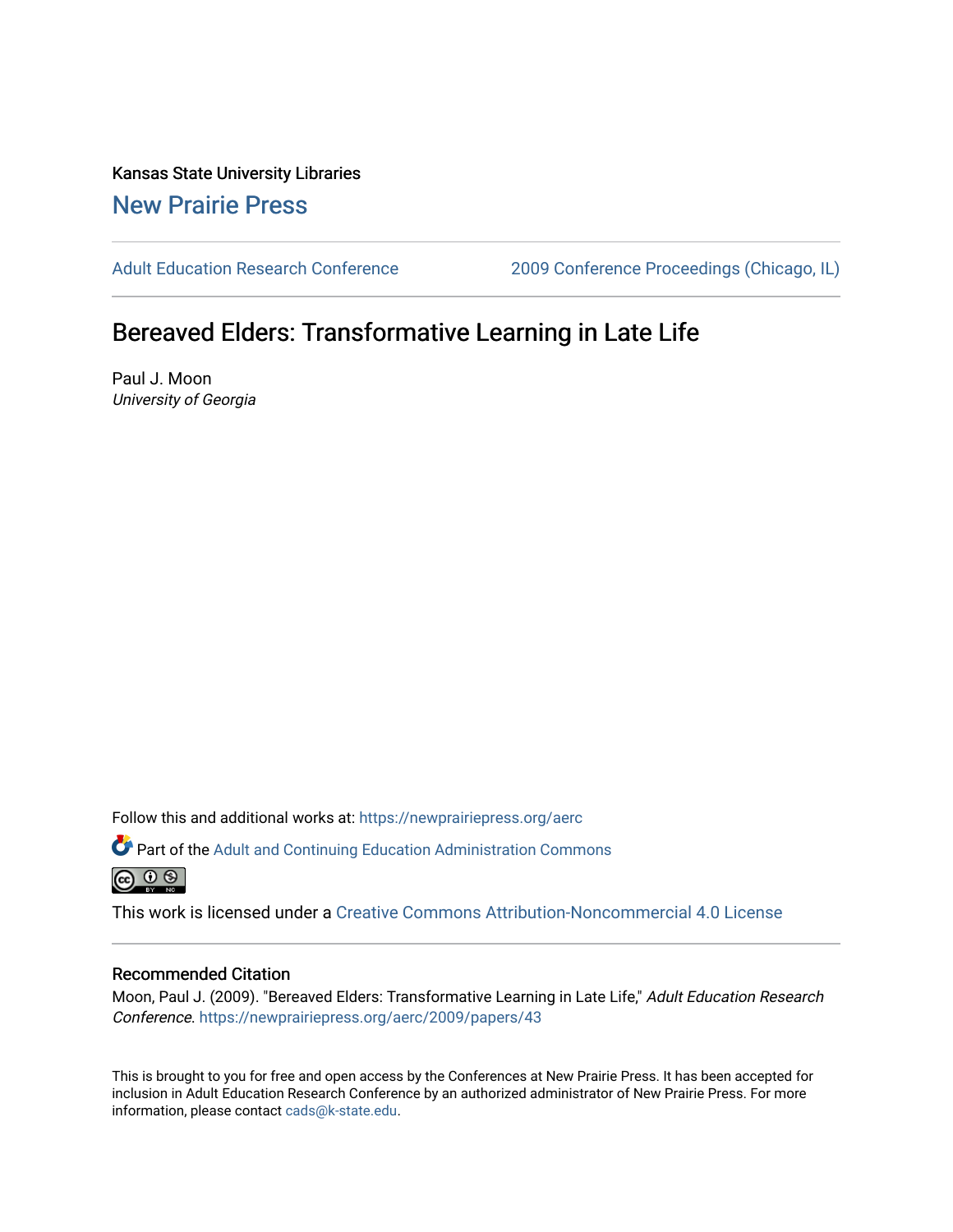## **Bereaved Elders: Transformative Learning in Late Life**

Paul J. Moon, Ph.D. University of Georgia, USA

**Abstract**: The purpose of this qualitative study was to understand older adults' transformative learning through bereavement in late life. Nine participants were engaged in semi-structured interviews. Data analysis affirmed that perspective transformation can occur through late life bereavement characterized by an oscillatory process shaped by biographical and life stage developmental contexts.

#### **Background and Statement of the Problem**

 Bereavement is considered to be a principal source of distress in the human condition (Schaefer & Moos, 2001). Older adults (aged 65 and over) face bereavement amid the backdrop of a greater accumulation of death events than younger adults, leaving them with an elevated susceptibility to bereavement overload (Moss, Moss, & Hansson, 2001). Further, evidence exists of excessive suicide ideation in bereaved elders likely causing them to be at a "heightened risk for suicide relative to younger groups (Leenaars, 1995)" (Fortner & Neimeyer, 1999, p. 404).

 Yet other studies indicate that bereavement may also induce positive personal transformations (Hogan, Morse, & Tason, 1996; Tedeschi & Calhoun, 2004). Transformative Learning (TL) theory recognizes how paradigmatic shifts can occur as a result of crisis-like promptings (Mezirow, 1991). Indeed, Mezirow (1991) claimed death to be a stimulus towards epistemological changes in the learner. Moreover, Merriam and Clark (1993) point to how the more sudden accounts of personal transformations experienced by adults from their study were linked to painful experiences such as the death of a loved one. Though bereavement and grief have been considered in relation to TL (Danforth & Glass, 2001; King, 2003), the age of participants in these studies have ranged mostly between young to middle adulthood. This is significant in that the nature of TL in older adulthood is little understood. In fact, Taylor (2000), as part of a comprehensive review of empirical research employing TL theory, posited "whether age is a factor in transformation is not known and needs to be better understood" (p. 289).

The purpose of my study was to understand older adults' TL through bereavement in late life. Research questions guiding this study were: (1) What do older adults specify as being transformed within them as a consequence of late life bereavement? (2) How does TL impact older adults' ongoing lives? (3) How do older adults describe the process of transformation? (4) What late life factors shape the TL process?

## **Method**

A qualitative research approach was used to delve into older adults' epistemic alterations prompted by bereavement in late life. Purposeful sampling (Patton, 2002) was applied to locate individuals who richly informed the intent and aim of my study. Eight women and one man were interviewed. The oldest person was 82 years old and the youngest 71 years. All participants were Caucasian with the exception of one African American. Deaths included spouses, siblings, adult children, and parents, with time lapses since the date of death ranging from two to eleven years. There was also a mixture of gradual illness and abrupt loss. Deaths were reported to have occurred at home (some with hospice care) or in a hospital. Data collection was through semistructured interviews with open-ended questions. Interviews lasted between one to two hours and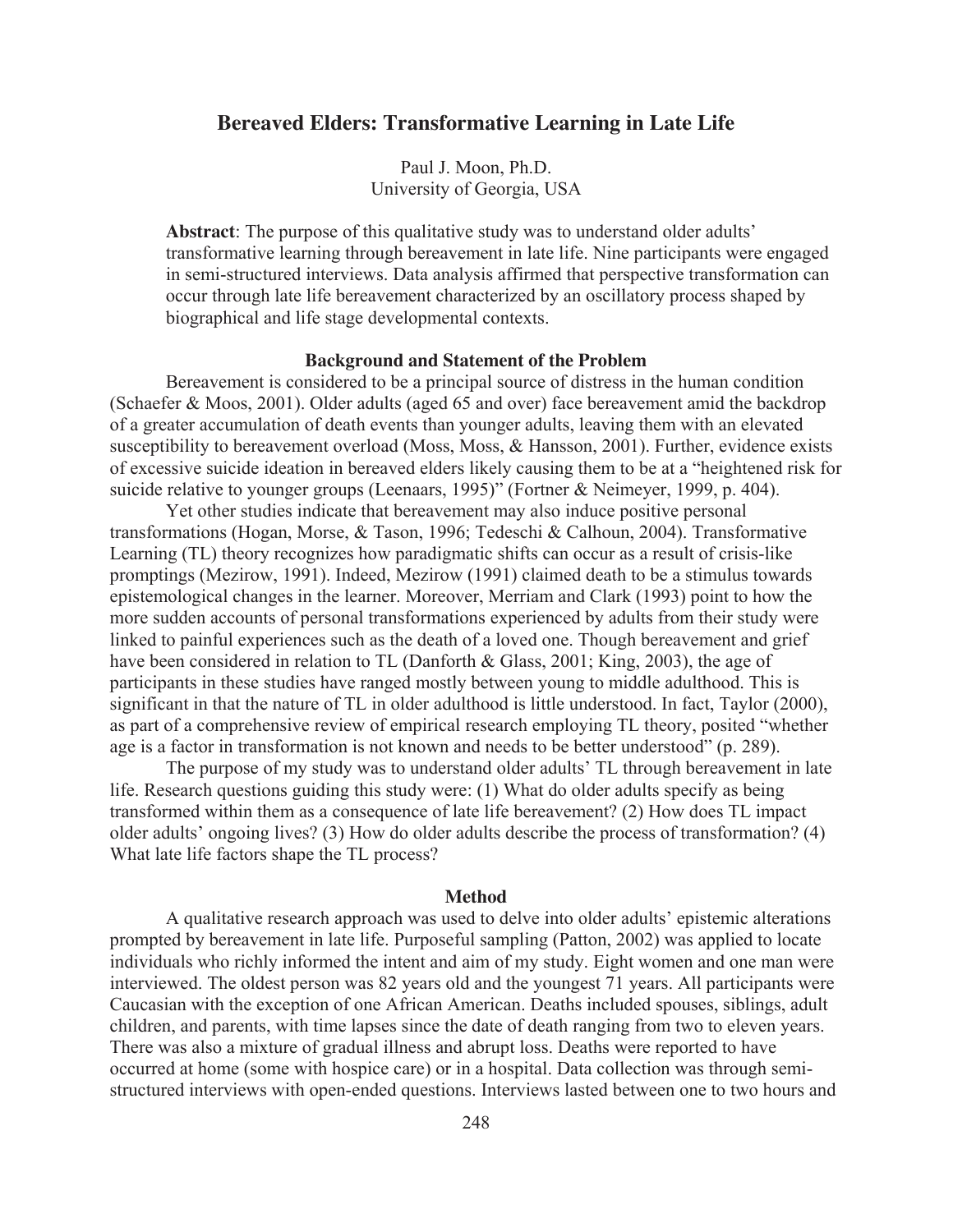audio-tape recorded, accompanied by my field notes taken during sessions. Verbal narratives were transcribed and analyzed via the constant comparative method (Glaser & Strauss, 1967).

#### **Findings**

Findings concerning elders' perspective changes and associated evidences included themes of greater consciousness of death issues, reprioritization of goals, and reevaluation of social relationships. Findings on the transformative process encompassed four major components (outlined below). And, findings on late life factors shaping the transformative process entailed issues of accumulated learning and life stage circumstances.

## *Greater Consciousness of Death Issues*

This category manifested via older adults (a) responding to death issues with less dread, (b) admitting poignant awareness of personal mortality and the afterlife, and (c) expressing sensitization to the preciousness of life.

*Response to death issues with less dread.* Greater consciousness of death issues included changes in perspective and reaction to death itself. Josephine reported, "I am no longer surprised if someone else dies suddenly." Maureen expressed, "My feeling is that if I die tomorrow that's fine, it doesn't bother me, and I don't believe I felt that way beforehand."

*Poignant awareness of personal mortality and the afterlife.* In close relation to, yet differentiated from, responding to death issues with less dread is the poignant awareness of personal morality. Eve, upon her sister's death:

I changed a lot in the way I look about life and I try to stay ready to go because you never know, I may be the next one going…I focused on that a lot…I used to think nothing will ever happen to me.

Gary pithily stated, "(My sister's death) made me more aware of my own mortality." Some elders emphasized poignant awareness of the hereafter or afterlife. Heather mused:

I hadn't given too much thought to…heaven….But now I have to believe that because I want to see these two guys (son and husband) again, and I have to believe there is some other plan for our lives…I have to believe there is and that came as a result of losing two people that were very, very close to me.

*Sensitization to the preciousness of life.* Elders reported a perspective change in values based on a greater consciousness of death. Betty professed, "Life's more precious to me now. I've learned to live everyday to the fullest because I may not have that opportunity again!" Gary expressed, "I think it (sister's death) just made me more conscious of how fortunate I've been…to get an education, have a career, married, have a child, grandchildren and so forth, which she did not."

## *Reprioritization of Goals and Activities*

 An outcome of transformation was a reprioritization of goals and activities. Betty reported, "I don't plan for tomorrow…anything can happen if we plan it and it'll fall through so I just don't believe in planning nothing." Eve's materialistic valuation shifted: "You've seen people that just focus their life on money…I used to be that way but not anymore; money's just another thing."

## *Reevaluation of Intra-/Inter-Personal Relationships*

 The vast majority of the elders transformed towards perceiving human relationships differently. Eve:

It has made me realize what life is and how to treat other people; it made me change completely….Now, I have feelings for people and I give the shirt off my back to anybody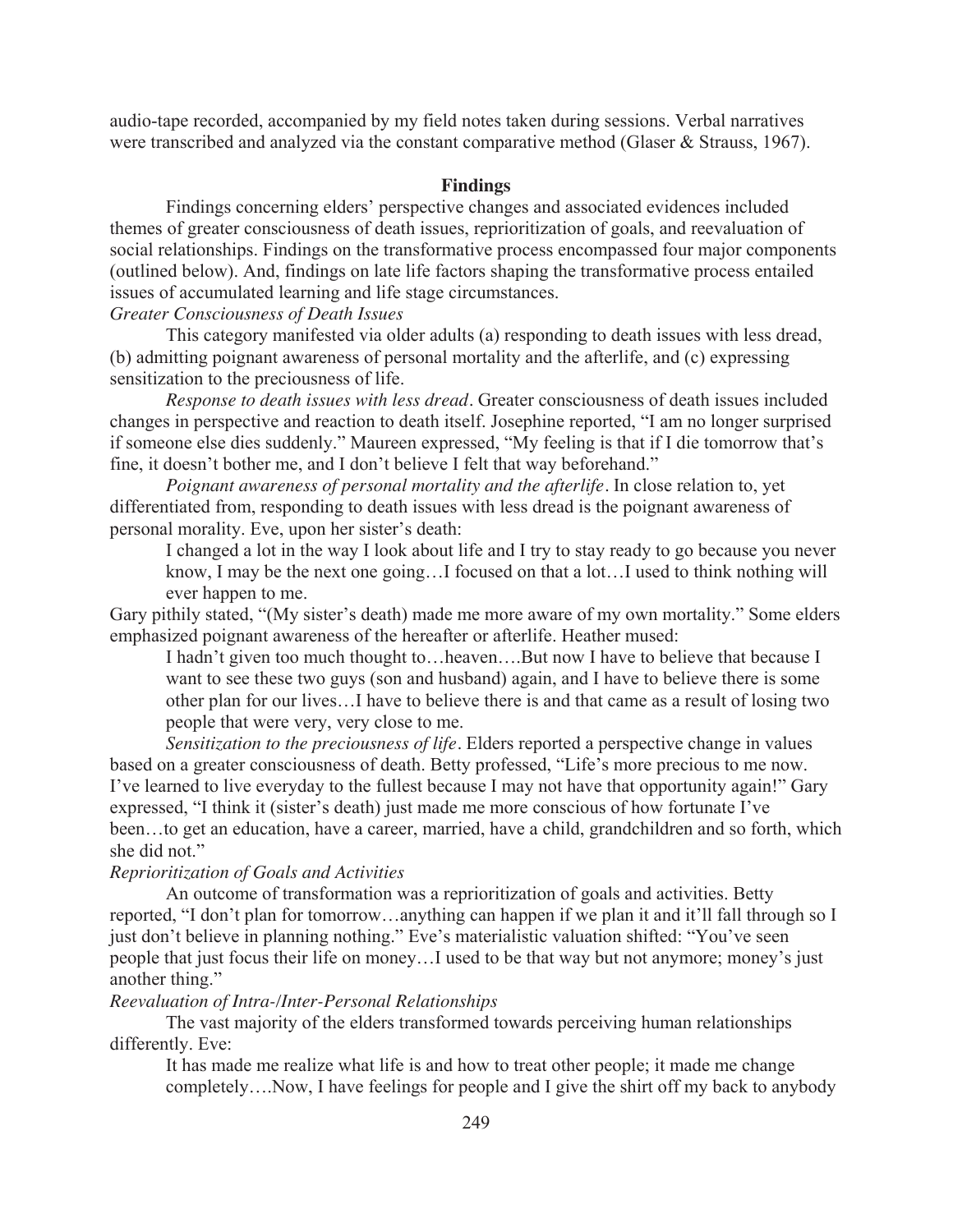who needed me but, you know, before then I didn't think about other people. Heather strongly sensed self-development through her late life bereavement:

I just grew and so I never want to go back to that space again…although I don't welcome…going through what I went through with my husband it was a growing place for me, it made me stronger….I can take care of myself emotionally, physically, financially, you know, that's the growing place; I think I'm still growing.

## *Process of Transformation*

Four major components of the transformative process emerged from the data. The initial component was acute distress experienced by elders typically around the time of death. An ensuing component concerned elders reflecting upon selective life events such as past bereavement and particular aspects of the deceased. Other components were an emerging sense of change in perspectives and new behaviors.

*Acute distress.* All nine elders expressed significant distress due to deaths. Descriptive phrases included: "a shock type of reaction," "a real emptiness," "I was real lost," "it's just like something heavy hit me," "it was just like a dream," and "numbness."

*Reflection.* Past memories played an important part in elders' somber reflections in terms of assisting meaning-making of new death events. *Reflection on past bereavement* concerns comparing current bereavement with past bereavement. *Reflection on particular aspects of the deceased* describes elders' experience of being prompted with reflections that might be construed as fundamentally poignant, surfacing salient recollections related to the deceased symbolic of a broader set of meanings.

*Emerging sense of change in perspectives.* This component encompasses much of what was presented above. For elders to articulate these perspective changes came with some difficulty. Betty stated, "It's just a feeling you can't explain, there's no way you can explain it." Josephine exclaimed, "I believe there are some things I'll never forget…" and yet "I can't really put it into words I don't think….that's really hard to put it into words."

*New behaviors.* With the birth of altered views upon life the elders' actions changed accordingly. Heather expressed, "I think about things – "You need to do them now!"– I don't know whether if I'll have time later; I need to do it now if I'm going to do something." Marcie described, "Every time I speak with my children (now)....I'm very conscious that maybe this will be my last time to speak with them because we don't know what tomorrow brings and I talk with them about that."

#### *Late Life Factors Shaping Personal Transformation*

Accumulation of learning from earlier life experiences and life stage issues evidenced to further inform the TL dynamic. Identified issues could be interpreted as enriching or hindering elders' learning.

 *Accumulation of learning from earlier life experiences.* This undeniable tenet of learning dynamics in old age overlaps with elders' comparative reflection upon past bereavements noted above. Heather's example:

I've been down this road, I know how hard it is….I'm very well aware of the process and the things that go along with it, and I just didn't want to do it but I knew I had to…I knew that there was no escaping grieving.

Others, like Gary, recounted a series of events that may have contributed to changes prompted by late life bereavement: "My mother died about 83…father died thereafter, so I had to take more responsibility for my sister….visiting her more and paying her bills….prior to then I wasn't mature enough to really take much responsibility or interest in her." An intuitive connection may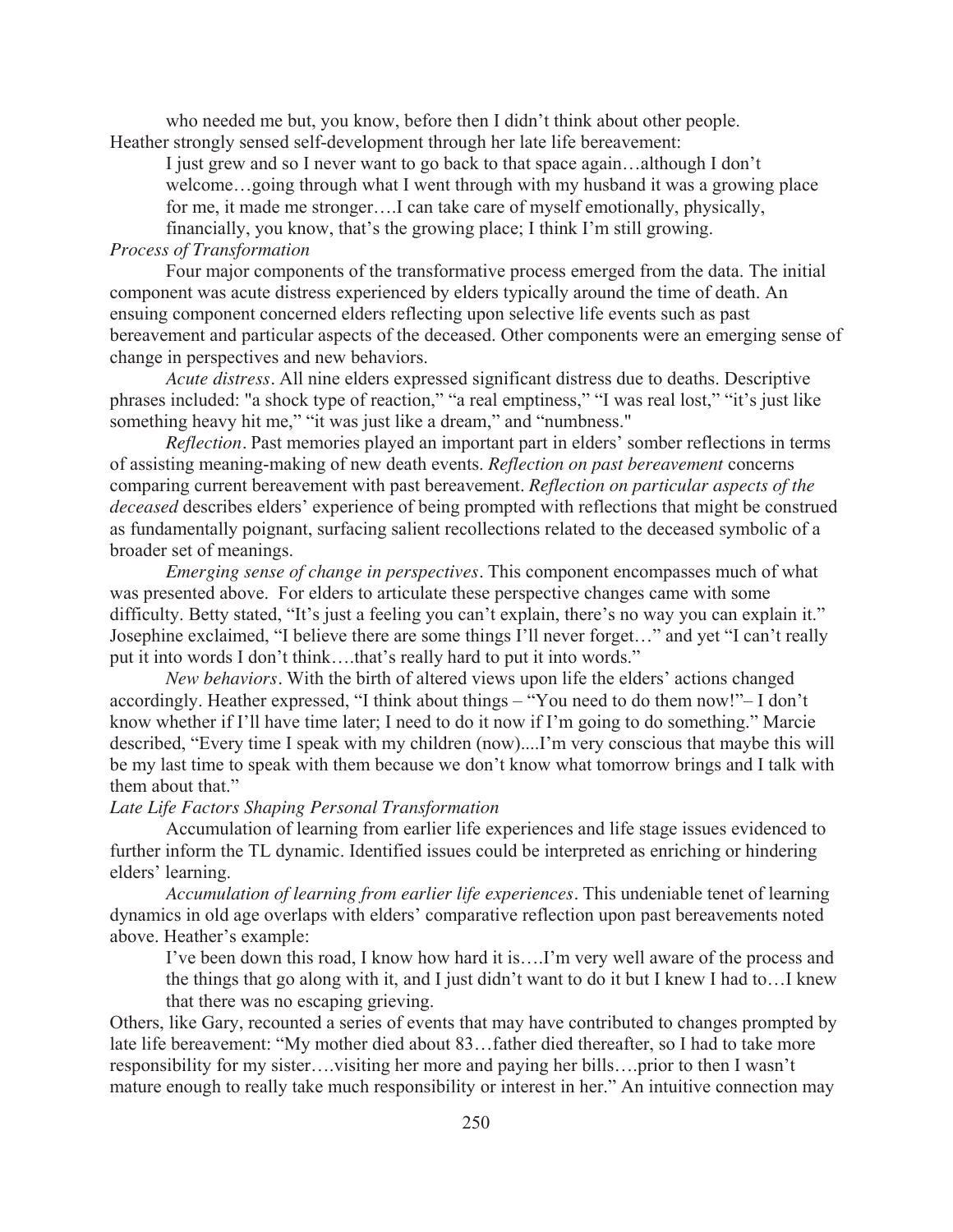be made between earlier life losses, the subsequent necessary alteration in responsibilities, the life experiences encountered through that time, and the fund of knowledge and recollections one brings to circumstances in later life.

*Life stage issues.* The complexity of a person's life stage positioning integrating with perspective shifts was seen in various modes, including differentiated social constellation and family role in late life. Holly remarked, "When you get old most of your friends…most of your relatives are gone…there are times when you want to talk to someone (about grief) but you don't want to talk with your kids." Elders' role in family progressed toward grandparent-hood, for example, situating them during grief in a family context different from earlier life periods. Proximity to personal death also seemed to provide existential urgency amid late life bereavement. Heather admitted, "I'm realizing I don't have much life ahead as I have behind." This stark realization appeared to have fostered reprioritization of elders' limited set of attention, hence shaping their TL.

## **Discussion of Conclusions**

Three conclusions are made from the findings: (1) TL can occur in late life bereavement, (2) TL is a fluid and oscillatory process, and (3) TL is shaped by biographical and life stage developmental contexts.

## *TL can occur in Late Life Bereavement*

TL through bereavement in late life was comprised of view changes of death-related issues and greater valuation of life. Death-related issues sparking transformation is not new (Courtenay, Merriam, Reeves, & Baumgartner, 2000; King, 2003; Kinnier, Tribbensee, Rose, & Vaughan, 2001). Increased valuation of the preciousness of life is also supported by existing literature (Tedeschi & Calhoun, 2008). My study, however, did not show unidirectional movement towards preciousness of life but rather amid ongoing grief pangs was there significant re-consideration of the worthiness of life. Others confirm this sentiment of diversely relearning the world while grieving (Attig, 1996; Parkes, 2001).

## *TL is a Fluid and Oscillating Process*

My study revealed a TL process differing from extant models that are rather linear and phasic. Elders' change process inhered a fluid dynamic congruent with other grief studies (Braun & Berg, 1994; Danforth & Glass, 2001). An oscillatory pattern was found resembling Stroebe and Schut's (1999) Dual Process Model of Coping with Bereavement. In my study, however, the oscillation concept arose from elders' lingering ambiguities and ambivalences. Though elders evidenced perspective transformation it was not without being tethered to 'baggage' from former ways of knowing. This oscillatory process seems to confound the notion of TL being irreversible in nature (Clark, 1991; Courtenay et al., 2000; Mezirow, 1991).

A further contestable point concerned rational discourse – an assumed notion and considered a fundamental tenet of TL (Taylor, 1998). Majority of elders in my study indicated a substantial lack of social dialogue in their transformation. Rather a proclivity towards *in memoriam* dialogue was discovered: elders conversationally engaging with memories of the dead. Stroebe, Gergen, Gergen, and Stroebe (1992), referring to another work, argued that "such dialogue serves the positive function of helping the bereaved clarify thoughts, deal with unfinished and emergent relationships, and prepare for the future" (p. 1210). *TL is Shaped by Biographical and Life Stage Developmental Contexts*

The importance and strength of accumulated life experiences to late life are well supported (Aldwin, Sutton, Chiara, & Spiro, 1996; Schaefer & Moos, 2001). Tedeschi and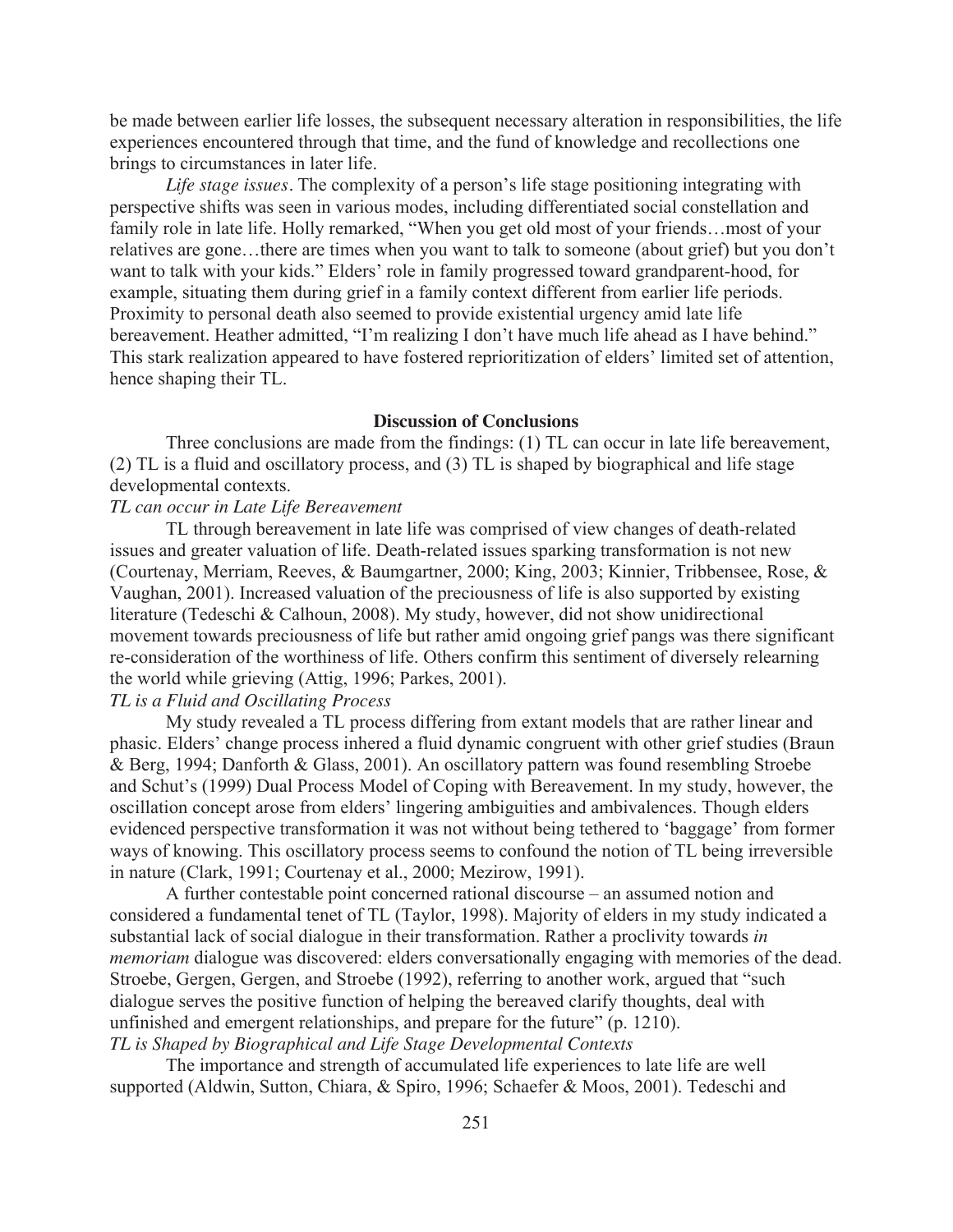Calhoun (2004) note that development of an individual's personal narrative and stress-induced growth may work in mutually fostering ways. The foundational necessity of life experiences is already recognized in TL (Mezirow, 1995). This aspect was seen in elders' comparative reflection juxtaposing past bereavement to those in late life. Such comparisons provided a frame of reference that served as experiential markers to assist in sensemaking of more current grief plights.

Life stage issues deemed to be particularly influential included a dwindling social network in old age (Coleman, 1990). This reduction of social opportunities redounds upon the dialogic exercise with caring others, in turn accentuating more solitary mechanisms of meaning-making (i.e., *in memoriam* dialogues). Proximity to elders' own death also shaped the contextual urgency of late life bereavement via increased mortality salience. This tensional component of old age has been mused upon by others (Erikson, Erikson, & Kivnick, 1986; Havighurst, 1948). Elders' TL cycled between deaths of others cueing them of their own death and an augmented sense of their own death imbuing their perception of bereavement in the province of late life in various ways.

#### **Implications, Limitations and Recommendations**

Adult educators may use this study's results to expand their knowledge base on the commodious capacity of older adult learners to engage in TL and to construct learning programs for elders taking into account their oscillatory processing and reflecting patterns. Integrating death issues into learning activities for elders may be considered by educational gerontologists without fear. My study informs and challenges systemically held notions of how bereavement "ought" to look for elders. Further, older adults, and those who care for them, may find encouragement from elders' transformative experiences through bereavement in late life.

Recommendations for future research include broader sample diversity (gender, race, belief systems, etc.), along with longitudinal (for enduring factors) and cross-sectional (for comparative factors) study structures. Future research may also employ focus groups or group interview paradigm that may evince issues important to TL and grief theory, such as rational/social discourse, types of cognitive reflection, and benefit of support groups.

## **References**

- Aldwin, C. M., Sutton, K. J., Chiara, G., & Spiro, A. (1996). Age differences in stress, coping, and appraisal: Findings from the normative aging study. *Journal of Gerontology: Psychological Sciences, 51B*, 4, P179-188.
- Attig, T. (1996). *How we grieve: Relearning the world*. NY: Oxford University Press.
- Braun, M. L., & Berg, D. H. (1994). Meaning reconstruction in the experience of bereavement. *Death Studies, 18*, 105-129.
- Clark, M. C. (1991). *The restructuring of meaning: An analysis of the impact of context on transformational learning*. Unpublished doctoral dissertation, Department of Adult Education, University of Georgia.
- Coleman, P. (1990). Adjustment in later life. In J. Bond and P. Coleman (Eds.), *Ageing in society, an introduction to social gerontology*. London: Sage.
- Courtenay, B. C., Merriam, S., Reeves, P., & Baumgartner, L. (2000). Perspective transformation over time: A 2-year follow-up study of HIV-positive adults. *Adult Education Quarterly, 50*(2), 102-119.
- Danforth, M. M., & Glass, J. C., Jr. (2001). Listen to my words, give meaning to my sorrow: A study in cognitive constructs in middle-age bereaved widows. *Death Studies, 25*(6), 513-529.